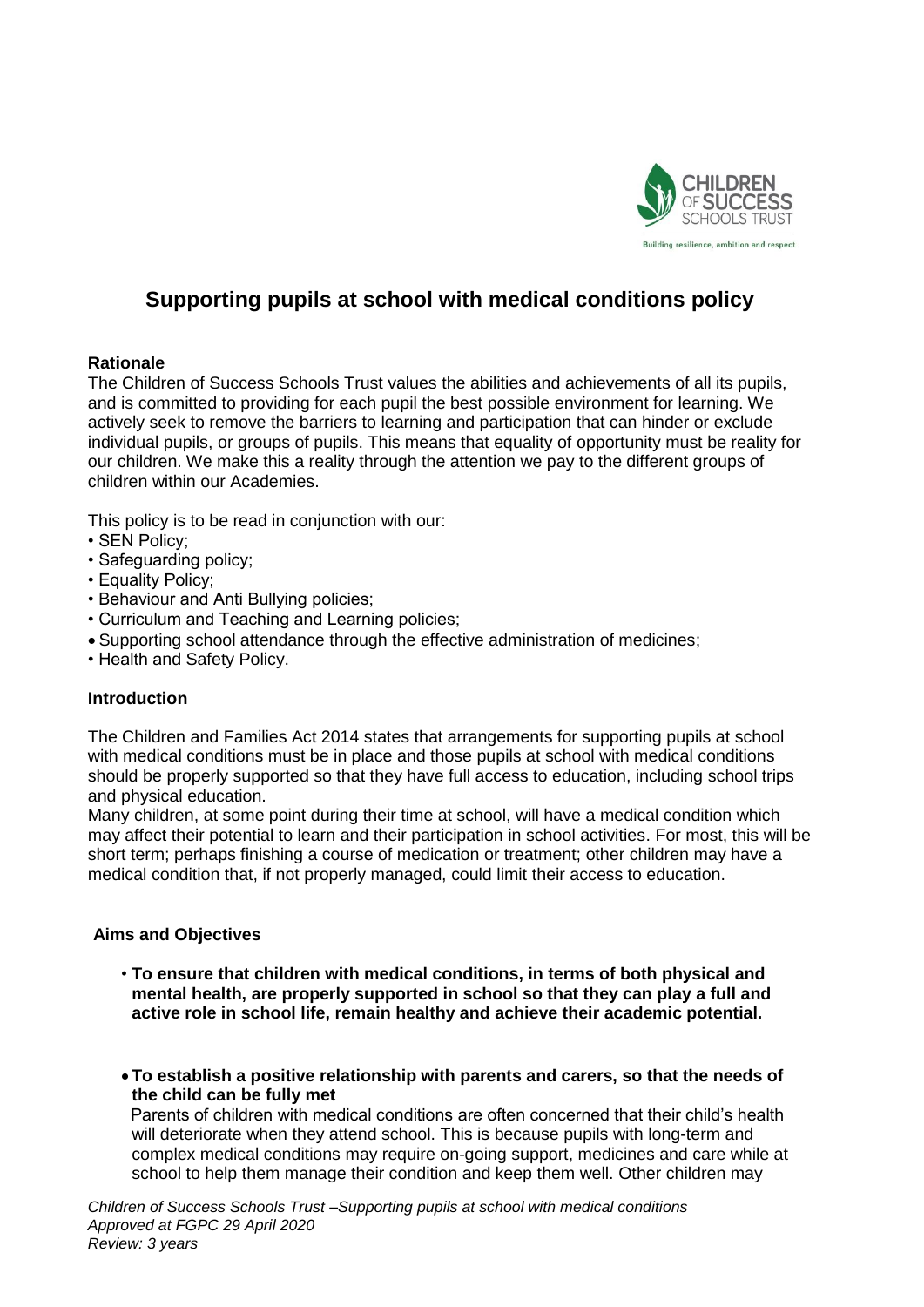require interventions in particular emergency circumstances. It is also the case that children's health needs may change over time, in ways that cannot always be predicted, sometimes resulting in extended absences. It is therefore important that parents feel confident that their child's medical condition will be supported effectively in school and that they will be safe.

• **To work in close partnership with health care professionals, staff, parents and pupils to meet the needs of each child**

 In making decisions about the support they provide, it is crucial that Academies consider advice from healthcare professionals and listen to and value the views of parents and pupils.

• **To ensure any social and emotional needs are met for children with medical conditions** 

Children may be self-conscious about their condition and some may be subject to discrimination or bullying or develop emotional disorders such as anxiety or depression around their medical condition.

• **To minimise the impact of any medical condition on a child's educational achievement**

In particular, long term absences due to health problems affect children's educational attainment, impact on their ability to integrate with their peers and affect their general wellbeing and emotional health. Reintegration back into school should be properly supported so that children with medical conditions fully engage with learning and do not fall behind when they are unable to attend. Short term absences, including those for medical appointments, (which can often be lengthy), also need to be effectively managed.

 **To ensure that a Health Care Plan is in place for each child with a long term or complex medical condition and for some children who may be disabled or have special educational needs, that their Education, Health and Care Plan is managed effectively.** 

# **Responsibilities**

Supporting a child with a medical condition during school hours is not the sole responsibility of one person. Partnership working between academy staff, healthcare professionals, and parents and pupils will be critical.

*The Governing Body*

- Ensuring that pupils with medical conditions are supported to enable the fullest participation possible in all aspects of school life.
- Ensuring members of school staff who provide support to pupils with medical conditions are able to access information and other teaching support materials as needed.

### *The Executive Headteacher is responsible for***:**

- Ensuring that a policy is in place to meet the needs of children with medical conditions;
- Ensuring that all staff are aware of the policy for supporting pupils with medical conditions and understand their role in its implementation;
- Ensuring that all staff who need to know are aware of the child's condition;
- Ensuring that sufficient trained staff are available to implement the policy and deliver against all individual healthcare plans, including in contingency and emergency situations;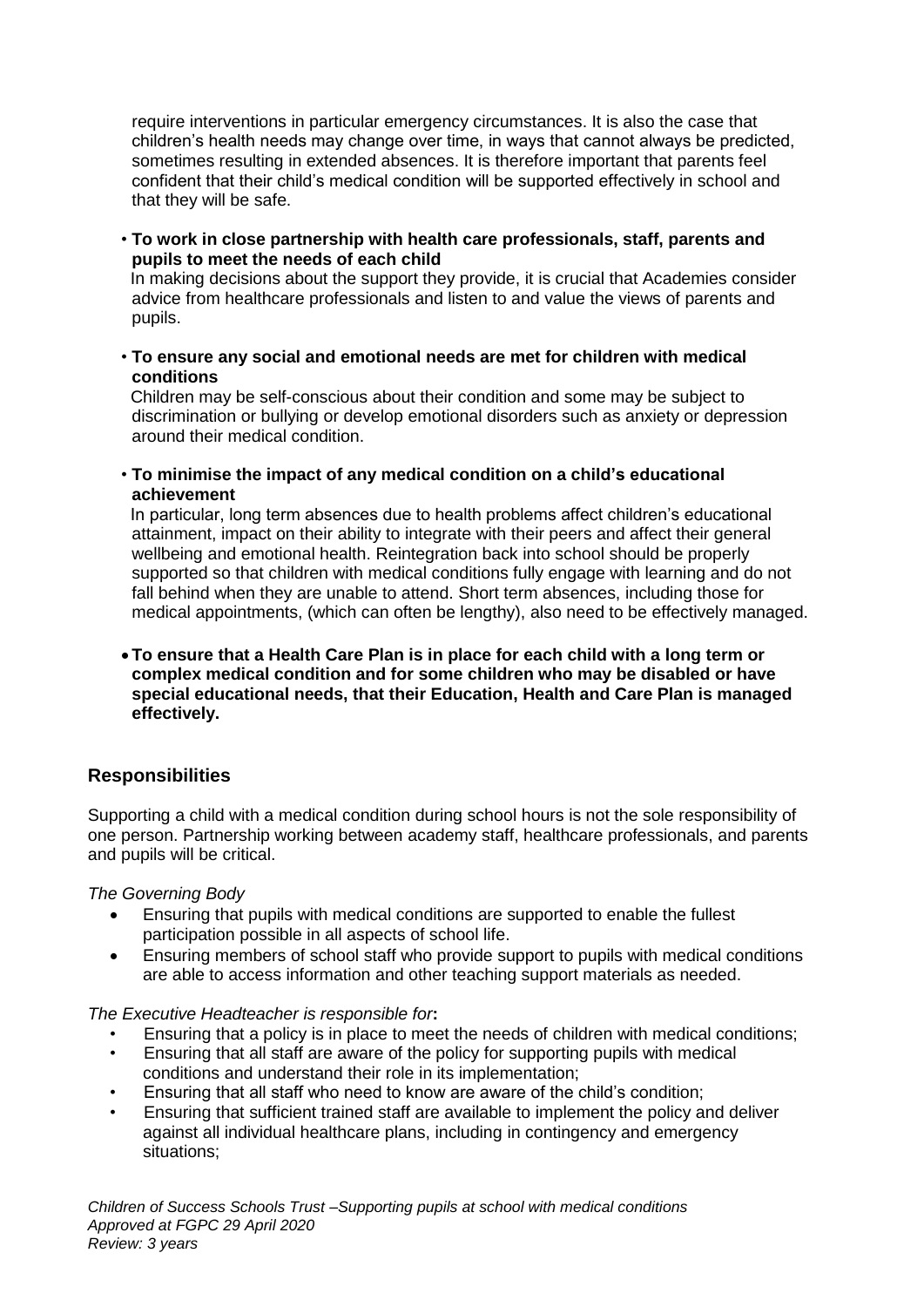- Ensuring that the school is appropriately insured and that staff are aware that they are insured to support pupils in this way;
- Ensuring that the school nursing service is contacted in the case of any child who has a medical condition that may require support at school but who has not yet been brought to the attention of the school nurse;
- Ensuring that staff have received suitable training and are competent before they take on responsibility to support children with medical conditions.

#### *Parents*

- Parents have a duty to provide the school with sufficient and up to date information about their child's medical needs.
- Parents should be involved in the development and implementation of the Healthcare plan.

### *Pupils*

 Pupils are often the best placed to provide information about how the condition affects them and should be fully involved in discussions about their medical support needs and contribute as much as possible to the development of , and comply with, their individual healthcare plan.

#### *School staff:*

- Understand that any member of school staff may volunteer or be asked to provide support to pupils with medical conditions, including the administering of medicines, although they cannot be required to do so.
- Understand the role they have in helping to meet the needs of a child with a medical condition;
- Work towards/complete targets and actions identified within the Health Care Plan or the SEN Education, Health and Care Plan.

### *Healthcare professionals including school nurse:*

- Notifying the academy when a child has been identified as having a medical condition who will require support in school;
- Take a lead role in ensuring that pupils with medical conditions are properly supported in school, including supporting staff on implementing a child's plan;
- Work with Headteachers to determine the training needs of Academy staff and agree who would be best placed to provide the training;
- Confirm that Academy staff are proficient to undertake healthcare procedures and administer medicines.

### *Local Authority*

- Duty to promote co-operation between relevant partners such as governing bodies of schools clinical commissioning groups and NHS England with a view to improving the wellbeing of children with regard to their physical and mental health and their education. training and welfare.
- LA and clinical commissioning groups must make joint commissioning arrangements for education, health and care provision for children and young families
- LA should provide support, advice and guidance including suitable training for school staff to ensure that the support specified within individual healthcare plans can be delivered effectively.
- Where a child is not able to access and education in a mainstream school because of their health needs, the local authority has a duty to make other arrangements.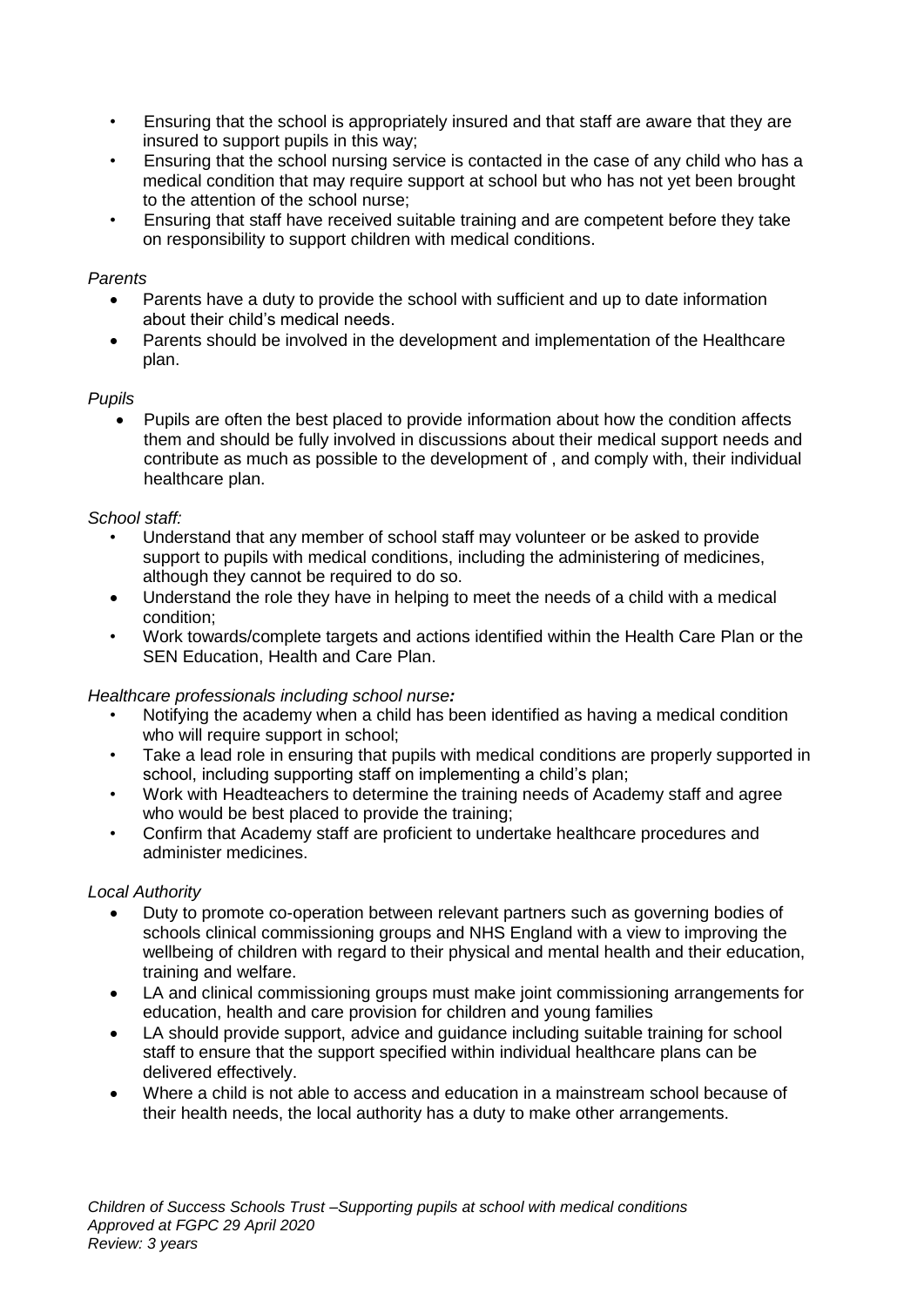# **Assisting Children with Long Term or Complex Medical Needs**

- A proactive approach is taken towards children with medical needs. Every child with a long term or complex medical need will be offered a home visit from the Assistant Head for Inclusion and/or class teacher on starting school or at the onset of condition or change in condition. This enables the Academy / parents to identify potential issues/difficulties before a child returns to school.
- Issues that may arise include access to classrooms, toilet facilities, additional adult support, lunchtime procedures and emergency procedures.
- A Health Care Plan will be produced for any child with long term/complex medical needs and will be reviewed on a regular basis.
- To assist children with long term or complex medical needs, the school will also consider whether any/all of the following is necessary:
	- $\triangleright$  Adapting equipment, furniture or classrooms to enable the child to access a particular aspect of the curriculum or area of the school. Involving the home and hospital support service. Working in partnership with medical agencies and receiving advice/support from other professionals including the School Nurse;
	- $\triangleright$  Arranging for additional adult support throughout specific parts of the school day;
	- $\triangleright$  Adapting lesson plans;
	-
	- $\geq$  Establishing a phased attendance programme;<br>  $\geq$  Ensuring that there are procedures in place for Ensuring that there are procedures in place for the administration of medicine;<br>
	Fraining for Support Staff/Teachers on a specific medical condition:
	- Training for Support Staff/Teachers on a specific medical condition;
	- $\geq$  Providing a programme of work for children who are absent from school for significant periods of time;
	- Providing appropriate seating during assembly/carpet time;
	- $\triangleright$  Ensuring there is adequate supervision during play times so that the health and safety of all children is not compromised;
	- $\triangleright$  Ensuring that arrangements are made to include a child with medical needs on school visits.

# **Individual Health Care Plans**

An Individual Healthcare Plan is a document that sets out the medical needs of a child, what support is needed within the school day and details actions that need to be taken within an emergency situation. They provide clarity about what needs to be done, when and by whom. The level of detail within the plans will depend on the complexity of the child's condition and the degree of support needed. This is important because different children with the same health condition may require very different support. The school nurse and parent should agree based on evidence, when a healthcare plan would be inappropriate or disproportionate. If there is any disagreement the Headteacher will take the final view.

Individual healthcare plans should be initiated by the Assistant Head for Inclusion, the school nurse or another healthcare professional involved in providing care to the child.

Plans must be drawn up with input from such professionals e.g. a specialist nurse, who will be able to determine the level of detail needed in consultation with the school, the child and their parents.

Plans should be reviewed at least annually or earlier if the child's needs change. They should be developed in the context of assessing and managing risks to the child's education, health and social well-being and to minimise disruption. Where the child has a special educational need, the individual healthcare plan should be linked to the child's statement or EHC plan where they have one.

Parents will receive a copy of the Health Care Plan with the originals kept by the Inclusion Leader. The plan will be put on SIMS by the administration team, and a copy keep in the childs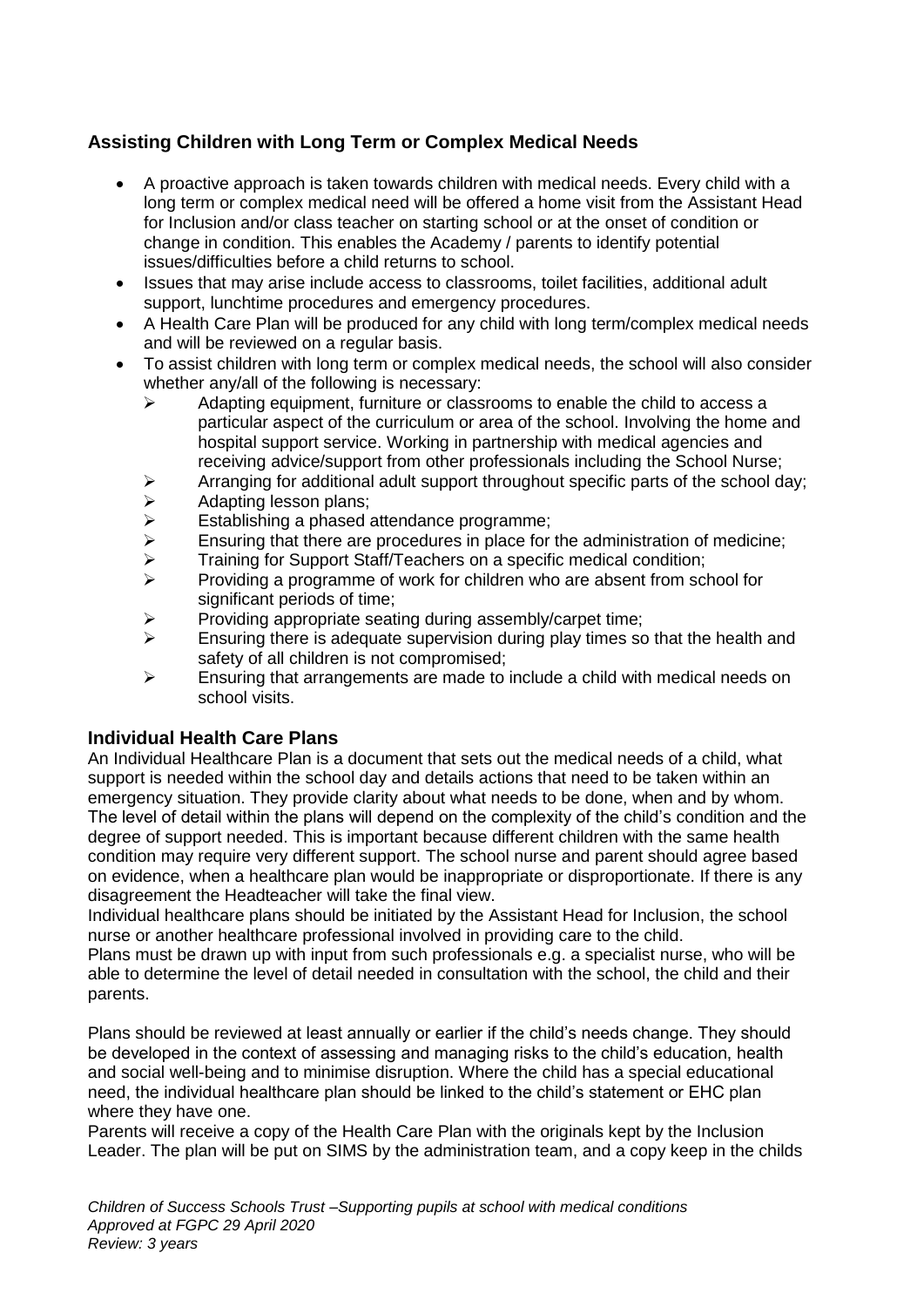classroom in the medical needs folder on the class information board. Medical notices, including pictures and information on symptoms and treatment are placed in the office.

# **Administering Medicines**

See 'Supporting school attendance through effective management of the administration of medicines Policy.'

### **Emergency Procedures**

In emergency situations, where possible, the procedure identified on a child's Healthcare Plan will be followed. When this is not available, a qualified First Aider will decide on the emergency course of action. If it is deemed a child needs hospital treatment as assessed by the First Aider the following procedures must take place:

- 1. Stabilise the child
- 2. Dial 999
- 3. Contact parent/carer
- 4. Notify Head Teacher

The most appropriate member of staff accompanies child to hospital with all relevant health documentation (Inc. tetanus and allergy status if available) and clear explanation of the incident if witness does not attend. Senior member of staff should attend the hospital to speak to parents if deemed necessary.

# **Sporting Activities**

Some children may need to take precautionary measures before or during exercise. Staff supervising such activities should be aware of relevant medical conditions and any preventative medicine that may need to be taken and emergency procedures.

# **Educational Visits**

We actively support pupils with medical conditions to participate in school trips and visits, or in sporting activities but are mindful of how a child's medical condition will impact on their participation. Arrangements will always be made to ensure pupils with medical needs are included in such activities unless evidence from a clinician such as a GP or consultant states that this is not possible.

A risk assessment will be completed by the class teacher at the planning stage to take account of any steps needed to ensure that pupils with medical conditions are included. This will require consultation with parents and pupils and advice from the school nurse or other healthcare professional that are responsible for ensuring that pupils can participate. A copy of the child's health care plan should be taken with the child on an Educational Visit.

The class teacher must also ensure that medication such as inhalers and epi-pens are taken on all school trips and given to the responsible adult that works alongside the child throughout the day. A First Aid kit must be taken on all school trips. The Trip Leader must ensure that all adults have the telephone number of the Academy in case of an emergency.

A trained first aider should attend all school trips especially when a child with a specific medical need is going. The first aider provisions at the destination of the trip should be included as part of the risk assessment. The party leader must ensure that all necessary medicines are taken on the trip. This will mean checking the medical requirements of the class and ensuring that any child with a specific medical condition has access to prescribed medicine whilst on the trip. First Aid trained staff administering medication to children on school trips should follow the guidelines above.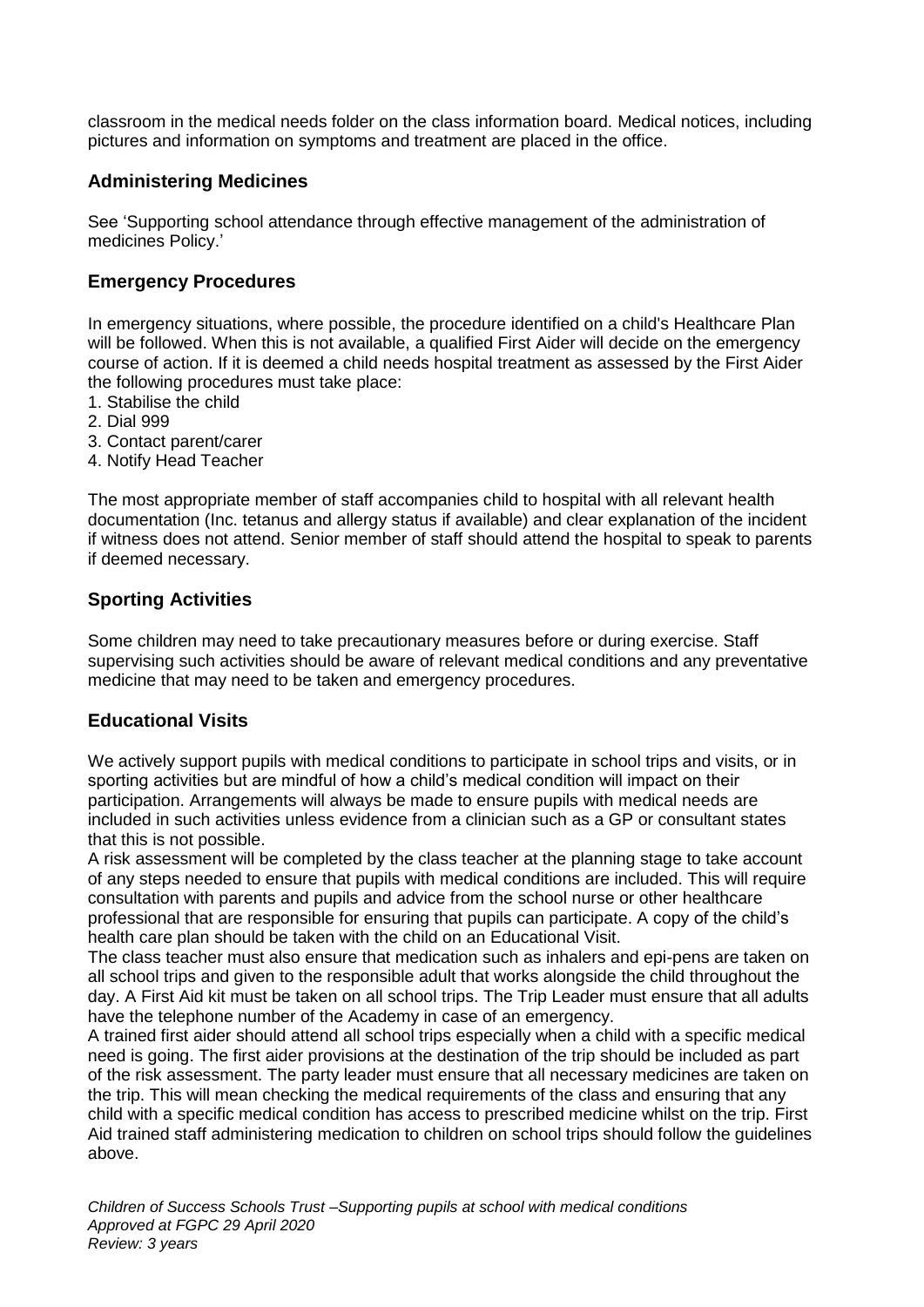# **After School Clubs**

It is the responsibility of school clubs (from outside providers) to liaise with the school office about any medical needs and ensure they follow any advice. The school must ensure that all clubs know how to obtain medical assistance, where the medical room is, location of the medication and how to dial for an outside line if they need to call an ambulance.

# **Breakfast Club and After School Club**

Each club must have a trained First Aider and a first aid kit close at hand. Each club must also have access to the academy's Medical room. On the booking forms parents must state any medical needs and allergies and provide a contact number in case of emergency.

# **Staff Training**

Any member of staff providing support to a pupil with medical needs must have received suitable training. It is the responsibility School Nurse to lead on identifying with other health specialists and agreeing with the school, the type and level of training required, and putting this in place. The school nurse or other suitably qualified healthcare professional should confirm that staff are proficient before providing support to a specific child.

Training must be sufficient to ensure that staff are competent and have confidence in their ability to support pupils with medical conditions, and to fulfil the requirements as set out in individual healthcare plans. They will need to understand the specific medical conditions they are being asked to deal with, their implications and preventative measures.

Staff should not give prescription medicines or undertake health care procedures without appropriate training (updated to reflect individual healthcare plans at all times) from a healthcare professional. A first-aid certificate does not constitute appropriate training in supporting children with medical conditions.

# **Unacceptable practise**

Although school staff should use their discretion and judge each case on its merits with reference to the child's individual healthcare plan, it is not generally acceptable practice to:

- prevent children from easily accessing their inhalers and medication and administering their medication when and where necessary;
- assume that every child with the same condition requires the same treatment;
- ignore the views of the child or their parents; or ignore medical evidence or opinion (although this may be challenged);
- send children with medical conditions home frequently for reasons associated with their medical condition or prevent them from staying for normal school activities, including lunch, unless this is specified in their individual healthcare plans;
- penalise children for their attendance record if their absences are related to their medical condition, e.g. hospital appointments;
- prevent pupils from drinking, eating or taking toilet or other breaks whenever they need to in order to manage their medical condition effectively;
- require parents, or otherwise make them feel obliged, to attend school to administer medication or provide medical support to their child.
- prevent children from participating, or create unnecessary barriers to children participating in any aspect of school life, including school trips.